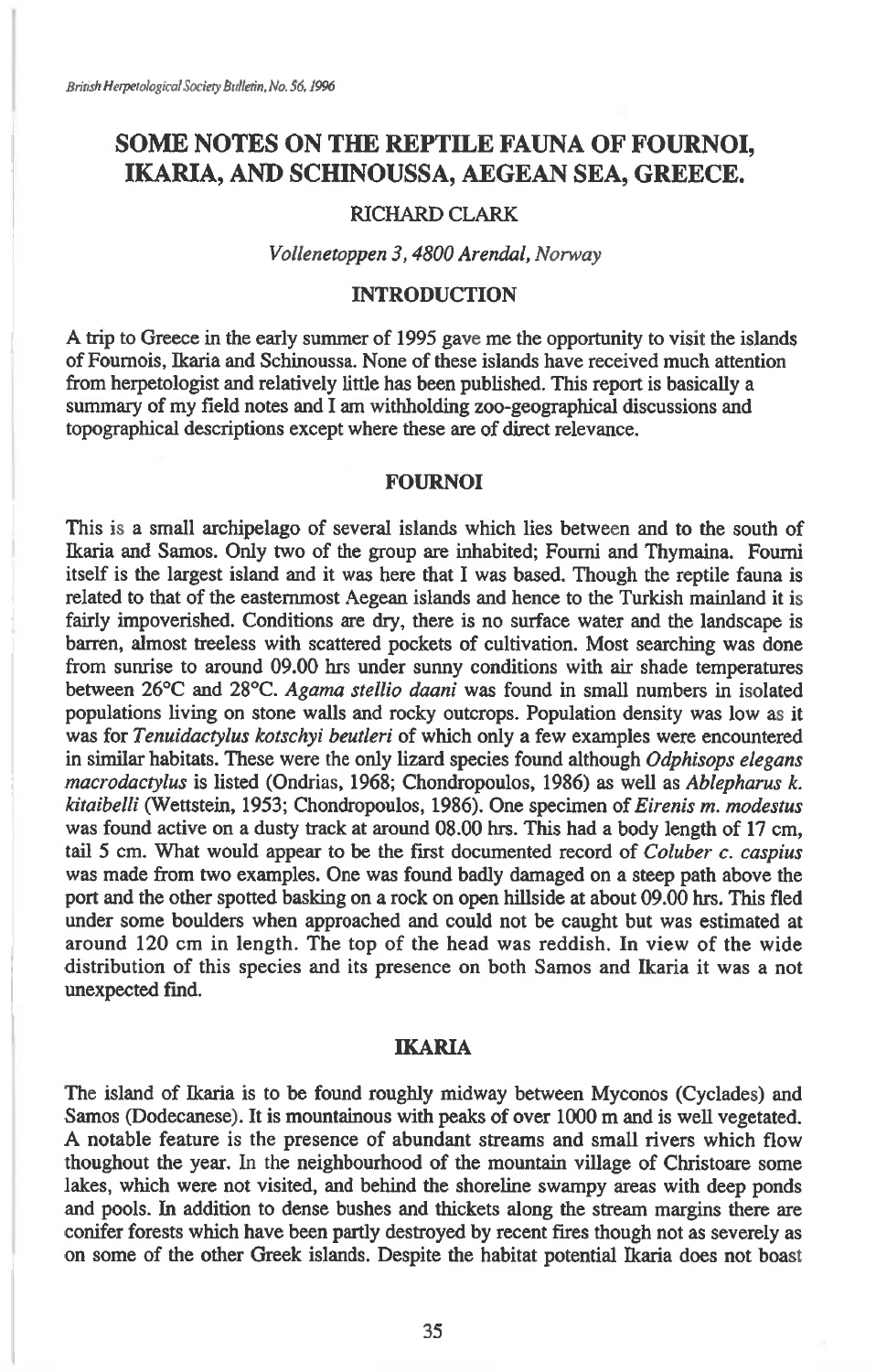many reptile species though those that occur are quite common with an even distribution throughout the island. Like Fournoi the herpetofauna is of Asia Minor origin though a conspicuous absentee is *Eirenis modestus.* This was my third visit to the island. I am using information gathered in June 1966 and 1984 in addition to that assembled in 1995, June 21 to 24. On both previous occasions investigations were carried out in the vicinity of Agios Kirylos on the south coast and inland up to the central mountain ridge and eastwards to the extremity of the island near to Cape Drepanon. In 1995 I was based at Armenisti on the northside and towards the western end.

*Agama stellio (Plate* 1) was abundant and found not only on walls and rocks but on old buildings and earthy banks. It was active from sunrise through the hottest time of the day but was wary and difficult to approach. Several animals were often seen together.

*Tenuidactylus kotschyi* was found sporadically in 1995 but in 1966, June 3 to 7, it was more in evidence. *Ablepharus kitaibelli* was not seen at all in 1995 but three examples were found in 1966 in damp localities near streams and amongst low grassy vegetation.

*Lacerta o. oertzeni* (Plate 2) is also common on Ikaria. This dainty lizard was found along stream gullies where it occupied rocks and bouldes as well as roadside embankments and garden walls. It was much less in evidence in open dry countryside and the pine forests. This species was just as common at higher altitudes around 600-700 m as down by the coast.

*0. elegans* (Plate 3) was scarcer and in contrast to *L. oertzeni* preferred dry areas with low but not too dense vegetation, seeking cover around the base of plants and bushes and could occasionally be found on open sandy tracks. Unlike *L. oetzeni* it was a solitary lizard, shy and retiring and had to be looked for carefully.

*Coluber caspius* is the only snake species recorded from the island. In 1995 I found evidence of it only from a badly damaged specimen that had been dead a long time, but in 1966 three examples were found, two adults and a juvenile, and in 1984 a sub-adult on the top of the island on a path. From personal experience I would conclude that this snake is not common.

Whether other species exist on Ikaria is difficult to say. From talking to local people in 1966 I was assured that *N. natrix persa* occurred as well as a "viper". The existence of *N. natrix* must remain a possibility but although the streams and ponds were carefully examined I found no evidence to confirm this. If there are vipers on Ikaria then they would probably be *Vipera xanthina* but it is more likely that the snake referred to is *Telescopus fallax.* This species is never easy to find and if rare might well escape detection.

*Mauremys caspica rivulata* was found nearly everywhere. It occurred in large congregations in bodies of water behind the shoreline and in significantly smaller populations in streams. This tendency to prefer still to running water has been noted elsewhere in Greece: Thassos, Samothraki and Lemnos.

#### **SCHINOUSSA**

Schinoussa belongs to a group of small islands off the eastern side of Naxos often referred as the little Cyclades. Only in recent years have these islands become readily accessible by steamer and even now regular connections operate only in the summer months.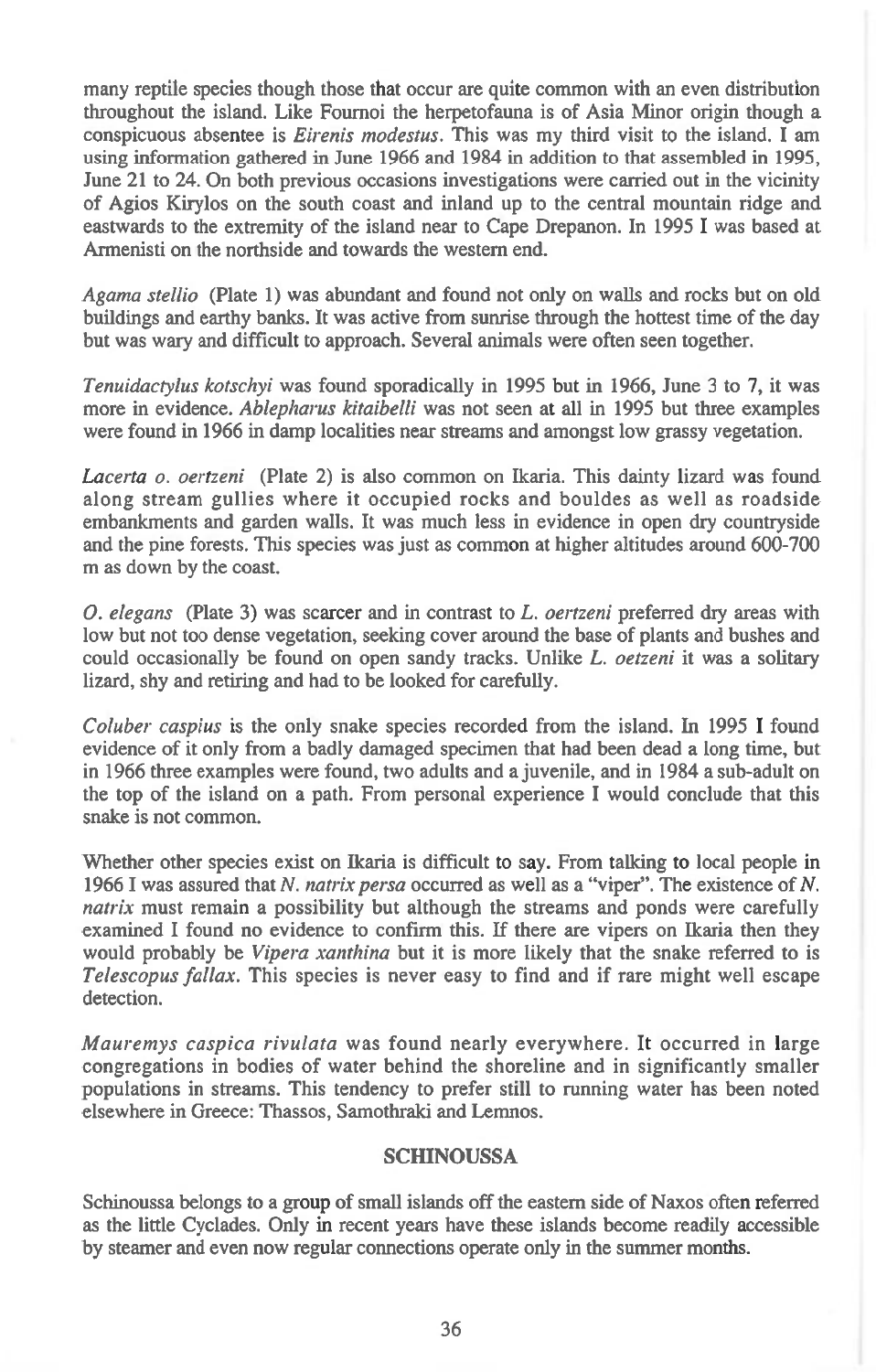

Plate 1. Agama stellio



Plate 2. Lacerta o. oertzeni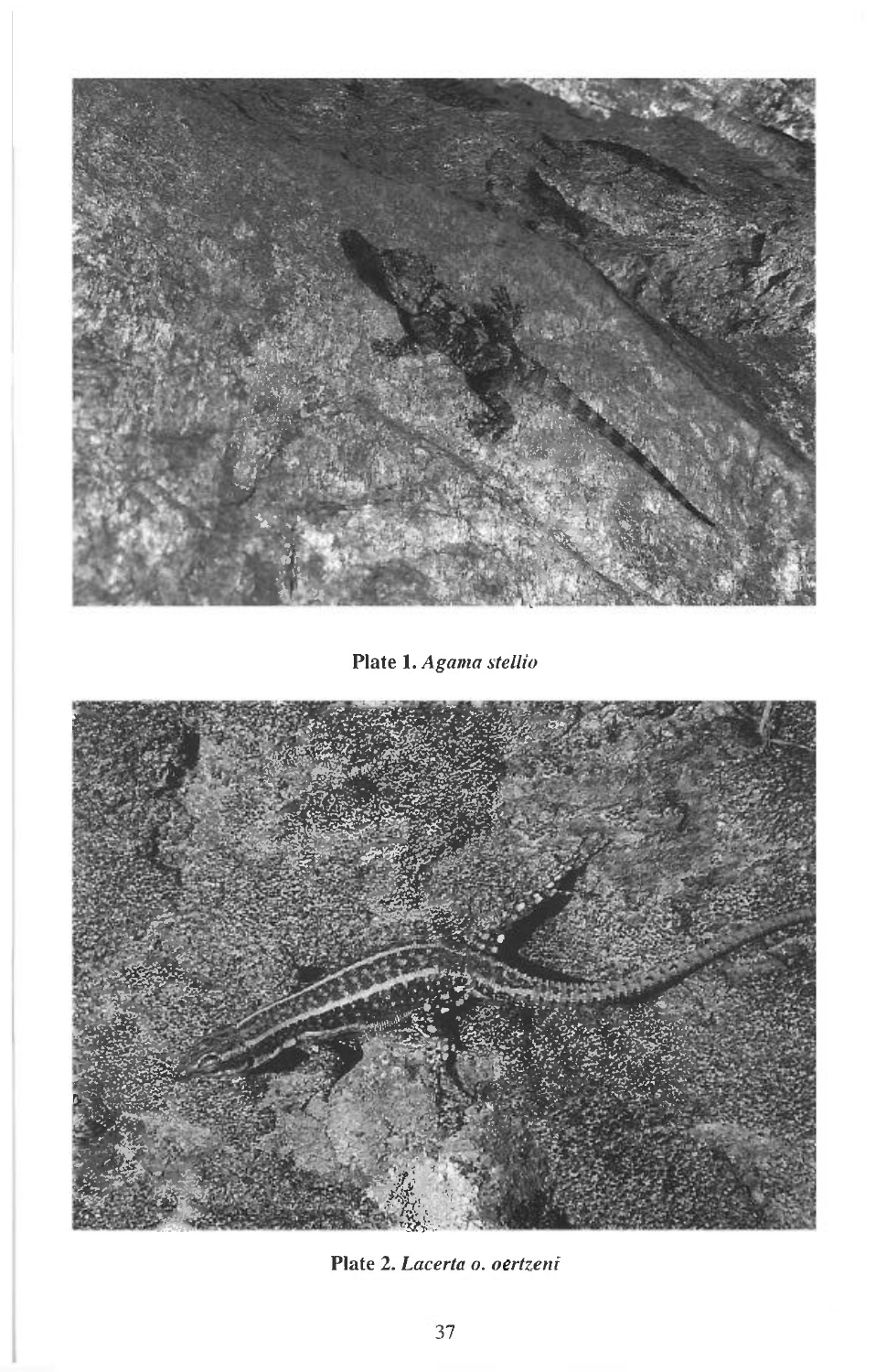

**Plate** *3. Ophisops elegans* 

**I had hoped to make a more extensive trip to one or more of these in the Summer of 1995 but connections were made difficult by ferry strikes and then unusually strong winds which meant that only Schinoussa was visited and then for less than 48 hours. Interesting observations were made in 1971 and 1972 by Hans Lotze (Lotze, 1973) amongst which the first record of** *Elaphe quatuorlineata muenteri* **on Iraidea. In the same paper Lotze postulated that this snake also existed on Schinoussa on the basis of local reports but did not find any evidence of it. David Buttle visited Schinoussa in the latter part of June 1993. Buttle (1993) states that according to information he received the local people are unfamiliar with this species. I was therefore pleased to come across a subadult specimen which had recently been killed. Although the snake had started to decompose I was able to save it by preserving it in two changes of 45% ouzo and then despatching the specimen to Achilles Dimitropoulos at the Goulandris Natural History Museum at Kifissia. The dorsum was grey/brown with cinnamon cross bars an the dark body striping well under development but not continuous. The colouring and markings were similar to those to a subadult female caught on the island Amorgos in April 1993 (Clark, 1994) which measured 70.8 cm total length, 58.5 cm body length. The Schinoussa snake had a total length of 58.5 cm, body length 48.5 cm. Dorsal scalation was 24, 25, 22, ventrals 198, but with the first few uncountable due to damage, making the total count a few scales higher there were 61 paired subcaudals. Schinoussa is an island of 8.83 km2with a maximum elevation of 134 m. Walking was easy and being based at the island capital of Kastro I was able to cover most of the island easily in the time at my disposal. Day temperatures were well over 30°C on July 5 and 6. Numerous sheaves of wheat and barley were overturned and searching was also done at night.**